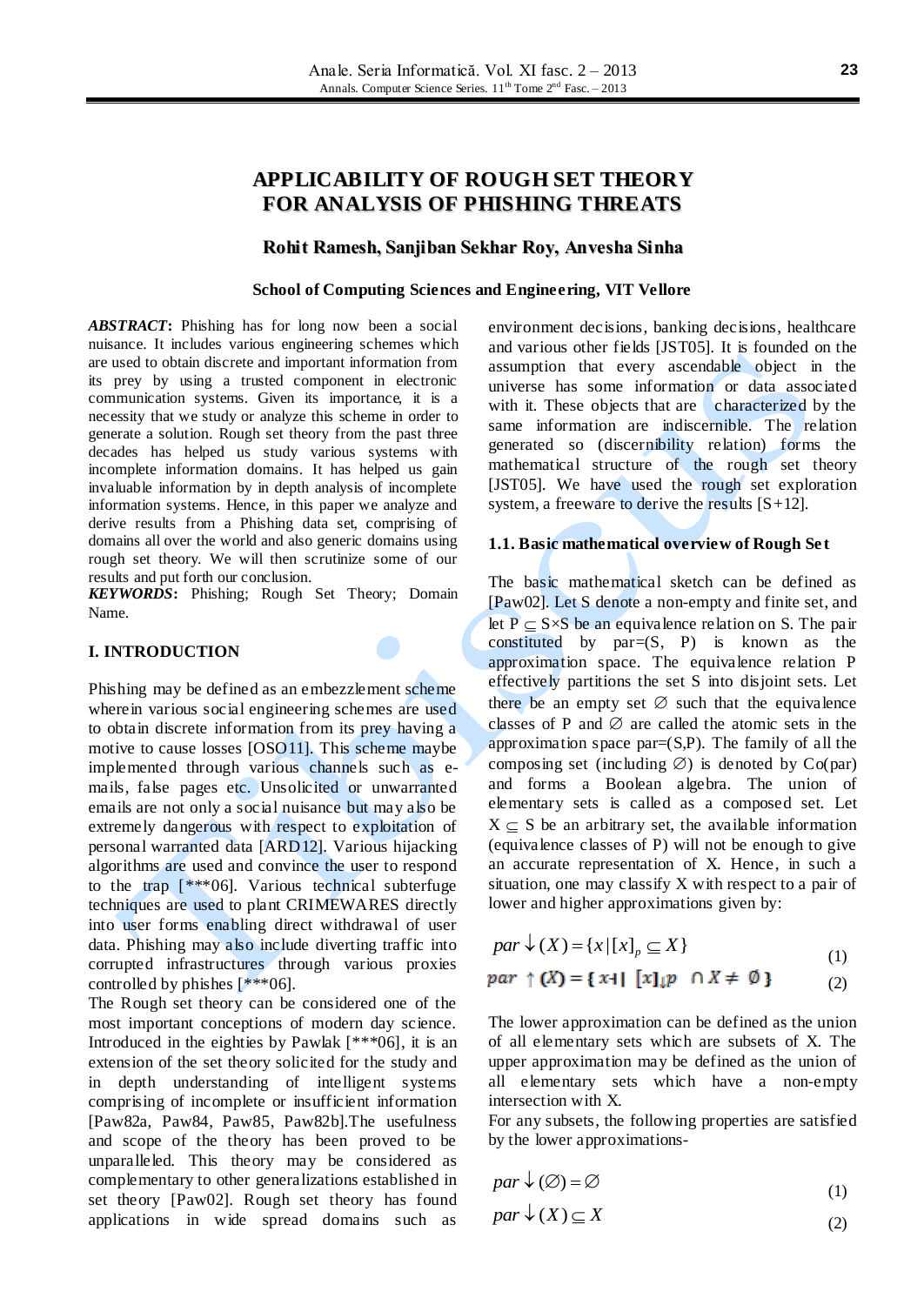(6)

$$
par \downarrow (X \cap Y) = par \downarrow (X) \cap par \downarrow (Y) \qquad (4)
$$
  
par \downarrow (X \cap Y) \supseteq par \downarrow (X) \supseteq par \downarrow (Y) \qquad (5)

$$
par \downarrow (U) = U
$$

$$
X \subseteq par \downarrow (par \uparrow (X))
$$
\n(7)

$$
par \downarrow (X) \subset par \downarrow (par \downarrow (X))
$$

$$
par \uparrow (X) \subseteq par \downarrow (par \uparrow (X))
$$
\n
$$
par \uparrow (X) \subseteq par \downarrow (par \uparrow (X))
$$
\n(8)

$$
par \mid (\Lambda) \subseteq par \lor (par \mid (\Lambda)) \tag{9}
$$

$$
par \uparrow (X) \subseteq par \downarrow (par \uparrow (X))
$$
  
par 
$$
\downarrow (X \bigcup Y) \Rightarrow par \downarrow (X) \bigcup par \downarrow (Y)
$$
 (9)

and the upper approximations satisfy the above conditions-

$$
par \uparrow (\emptyset) = \emptyset \tag{1}
$$

$$
X \subseteq Y \implies par \uparrow (X) \subseteq par \uparrow (Y)
$$
\n(1)  
\n
$$
X \subseteq Y \implies par \uparrow (X) \subseteq par \uparrow (Y)
$$
\n(2)

 $par \uparrow (X) = \sim par \downarrow (\sim X)$ (3)

$$
par \uparrow (par \downarrow (X)) \subseteq par \downarrow (X)
$$
 (4)

$$
par \uparrow (par \uparrow (X)) \subseteq par \uparrow (X)
$$
 (5)

$$
par \top (par \top (X)) \subseteq par \top (X)
$$
  
par \top (X \cup Y) = par \top (X) \cup par \top (Y) (5)

$$
par \uparrow (\emptyset) = \emptyset \tag{6}
$$

(7)

$$
par \uparrow (par \downarrow (X)) \subseteq X
$$
\n(8)

$$
X \subseteq par \uparrow (X) \tag{9}
$$

Based on the lower and upper approximations of the set  $X \subseteq S$ , the Universe S can be divide into three regions which are disjoint in nature namely, the positive region  $POS(X)$ , the negative region  $NEG(X)$ , and the boundary region  $BON(X)$  given by  $[Paw02]$ :

$$
POS(X) = par \downarrow (X)
$$
  
NEG(X) = S -  $par \uparrow (X)$   
BON(X) =  $par \uparrow (X) - par \downarrow (X)$ 

# **II. DATA SET**

| OBJECTS 200<br>malicious<br>TLD location<br>No. of<br>median<br>no. of<br>unique Domains<br>Score<br>Score<br>average<br>TLD<br>(phishing<br>unique<br>uptime<br>malicious<br>(attacks<br>uptime<br>registrations<br>domain in<br>phishing<br>registry<br>domains/10000<br>per10000<br>per 10000<br>domains<br>names<br>domains)<br>domains<br>attacks<br>domains)<br>registered<br>used<br>India<br>1351<br>1674552<br>8.1<br>23:27:07<br>474<br>2.8<br>1690<br>10.1<br>7:57:25<br>in<br>China<br>0.3<br>156<br>120<br>3502064<br>0.4<br>24:05:44<br>11<br>0.0<br>12:55:60<br>cn<br>13.6<br>3207<br>24<br>br<br>Brazil<br>4039<br>2959495<br>10.8<br>22:02:59<br>6:18:34<br>0.1<br>1.7<br>626<br>3.5<br>20<br>303<br>1784000<br>15:14:37<br>2:54:22<br>0.1<br>UnitedStates<br>us<br>uk<br>UnitedKingdom<br>1433<br>1190<br>1.2<br>1.4<br>28<br>0.0<br>10131000<br>33:54:15<br>10:42:50<br>4.7<br>6.4<br>89<br>66<br>140107<br>55:29:05<br>17:18:39<br>0<br>0.0<br>Singapore<br>sg<br>8<br>3.4<br>1304<br>2.1<br>829<br>3860995<br>39:31:53<br>13:02:11<br>0.0<br>RussianFed<br>ru<br>6518<br>3515<br>2.3<br>208<br>15097524<br>4.3<br>22:26:22<br>5:19:49<br>0.1<br>genericTLD<br>net<br>5.8<br>31:28:35<br>1<br>328<br>248<br>568577<br>4.4<br>11:35:45<br>0.0<br>Mexico<br>mх<br>2<br>703<br>3.0<br>fr<br>502<br>2339564<br>2.1<br>31:15:25<br>13:08:43<br>0.0<br>France<br>0<br>303<br>5000<br>1784000<br>6.0<br>6.0<br>23:44:24<br>4:53:26<br>0.0<br>USgovernment<br>gov<br>347<br>276<br>0.8<br>1.0<br>20:22:28<br>7:30:20<br>0.0<br>3592000<br>EuropeanUnion<br>eu<br>2<br>381<br>2.5<br>288<br>1548844<br>1.9<br>29:40:55<br>12:10:00<br>0.0<br>Spain<br>es<br>29<br>0<br>UnitedArabEmirates<br>21<br>3.1<br>94000<br>2.2<br>6:52:32<br>54:09:35<br>0.0<br>ae<br>3<br>3.8<br>0<br>3.8<br>sponsoredTLD<br>7980<br>23:16:24<br>12:08:09<br>0.0<br>aero<br>2<br>6.4<br>1383<br>1101<br>1731128<br>8.0<br>24:58:02<br>5:03:41<br>Australia<br>0.0<br>au<br>5<br>521<br>2.7<br>3.3<br>5:32:05<br>632<br>1926000<br>28:42:33<br>0.0<br>Canada<br>ca<br>6<br>849<br>573<br>de<br>15069393<br>0.6<br>32:35:26<br>0.4<br>12:36:49<br>0.0<br>Germany<br>info genericTLD<br>1764<br>1514<br>8153167<br>2.2<br>12:32:24<br>4:01:44<br>231<br>1.9<br>0.3<br>2<br>138<br>302008<br>4.6<br>5.6<br>30:33:06<br>Turkey<br>170<br>10:58:56<br>0.1<br>tr |  |  |  |  |  |  |  |  |  |  |
|-----------------------------------------------------------------------------------------------------------------------------------------------------------------------------------------------------------------------------------------------------------------------------------------------------------------------------------------------------------------------------------------------------------------------------------------------------------------------------------------------------------------------------------------------------------------------------------------------------------------------------------------------------------------------------------------------------------------------------------------------------------------------------------------------------------------------------------------------------------------------------------------------------------------------------------------------------------------------------------------------------------------------------------------------------------------------------------------------------------------------------------------------------------------------------------------------------------------------------------------------------------------------------------------------------------------------------------------------------------------------------------------------------------------------------------------------------------------------------------------------------------------------------------------------------------------------------------------------------------------------------------------------------------------------------------------------------------------------------------------------------------------------------------------------------------------------------------------------------------------------------------------------------------------------------------------------------------------------------------------------------------------------------------------------------------------------------------------------------------------------------------------------------------------------------------------------------------------------------------------------------------------------------------------------------------------------------------------------|--|--|--|--|--|--|--|--|--|--|
|                                                                                                                                                                                                                                                                                                                                                                                                                                                                                                                                                                                                                                                                                                                                                                                                                                                                                                                                                                                                                                                                                                                                                                                                                                                                                                                                                                                                                                                                                                                                                                                                                                                                                                                                                                                                                                                                                                                                                                                                                                                                                                                                                                                                                                                                                                                                               |  |  |  |  |  |  |  |  |  |  |
|                                                                                                                                                                                                                                                                                                                                                                                                                                                                                                                                                                                                                                                                                                                                                                                                                                                                                                                                                                                                                                                                                                                                                                                                                                                                                                                                                                                                                                                                                                                                                                                                                                                                                                                                                                                                                                                                                                                                                                                                                                                                                                                                                                                                                                                                                                                                               |  |  |  |  |  |  |  |  |  |  |
|                                                                                                                                                                                                                                                                                                                                                                                                                                                                                                                                                                                                                                                                                                                                                                                                                                                                                                                                                                                                                                                                                                                                                                                                                                                                                                                                                                                                                                                                                                                                                                                                                                                                                                                                                                                                                                                                                                                                                                                                                                                                                                                                                                                                                                                                                                                                               |  |  |  |  |  |  |  |  |  |  |

**Table 1. Phishing Data Set [RA12]**

The above data set has been taken from [RA12]. It consists of various domains all throughout the world which also include some specific generic domains also. It has attributes specifying the number of unique phishing attacks, unique domain names used, average uptime, median uptime, the number of domains in registry, scores which denote the number of attacks per thousand domains and the phishing domains per thousand domains. It also contains the number of

malicious domains registered and malicious registrations per thousand domains.

#### **III. EXPERIMENTAL RESULTS**

#### **3.1. Reduct Calculation**

The positive region (explained above) above contains all instances of U that can be segmented to instances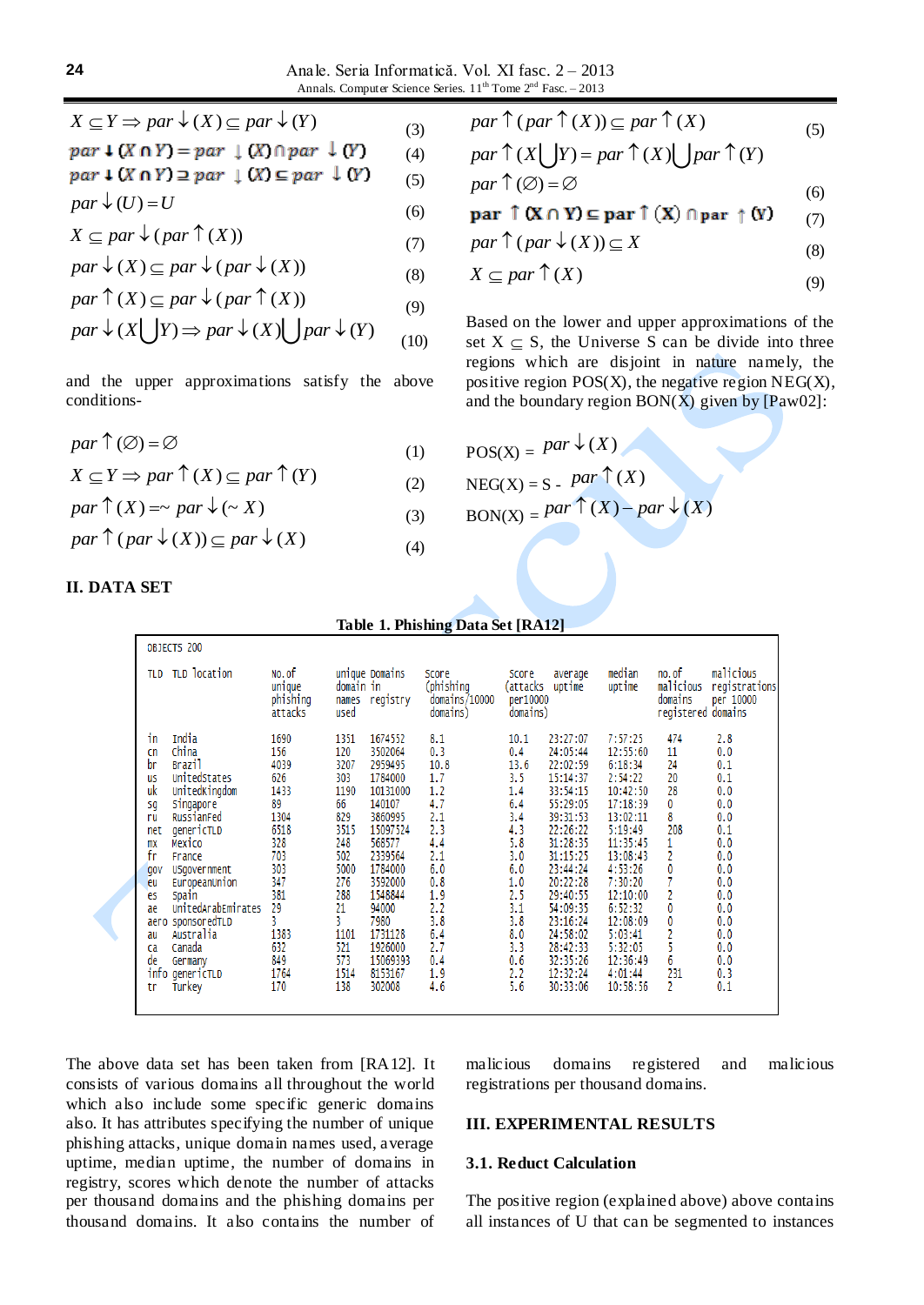of U/Q (where Q belongs to the resultant attribute) using the information in attributes P where P belongs to the result generating attributes. Considering this notion of the positive region, the rough set degree of dependency of a set of attributes Q on a set of attributes P is denoted by –For P,  $O \subset A$ , (where A is a non-empty finite set of attributes Such that a:  $U \rightarrow Va$  and Va is the values attribute a might take).It is noted that Q relies on P on a particular degree D ( $0 \le k \le 1$ ) denoted P  $\rightarrow$ D Q if and only if,  $D = \frac{|POS_{P}(Q)|}{|U|}$ . The reduction of attributes can be achieved by comparing the equivalence statements Obtained from the attributes [Yao98]. The Attributes are eliminated so that the reduced set of values contains the same predictive correctness of the decision attribute as the original template. Hence, a reduct might be defined as a subset of the minima l cardinality of an attribute conglomerate [Baz96]. The reducts generated by the data set taken for reference are-

**Table 2. Reducts**

| <b>Reducts</b>                                                         |
|------------------------------------------------------------------------|
| { TLD, "TLD location" }                                                |
| { "no.of unique phishing attacks" }                                    |
| {TLD, "domains in registry" }                                          |
| {TLD, "malicious registraions per 10,000 domains" }                    |
| {TLD, "no.of malicious domains registered" }                           |
| { "TLD location", "domains in registry" }                              |
| { "TLD location", "malicious registraions per 10,000 domains" }        |
| { "TLD location", "no.of malicious domains registered" }               |
| { "unique domain names used" }                                         |
| { "score(attacks per 10000 domains)" }                                 |
| { "domains in registry", "malicious registraions per 10,000 domains" } |
| { "domains in registry", "no.of malicious domains registered" }        |
| { "average uptime" }                                                   |
| { "median uptime" }                                                    |
|                                                                        |

#### **3.2. Dynamic Reduct Calculation**

Those well versed with the rough set theory, will know that dynamic reducts are most useful while classifying unseen cases. The dynamic results obtained are considered to be the most stable or reliable reducts obtained. If A is a decision table taken for reference, then we may consider another table B such that its universe is a subset of the universe of A to be a sub table of A. Let S (A) denote all the sub tables of A. Let  $G \subseteq S$  (A), then the dynamic reduct DR (A, G) can be denoted as-

 $\vert \ \ \vert$ REDUCT  $(A, d)$   $\bigcap$   $B \in G$  REDUCT  $(B, d)$ . Any element of the set DR (A, G) can be called a dynamic reduct of A [Baz96]. The dynamic reducts obtained from the data set are-

#### **Table 3. Dynamic Reducts**

| Requets                                                                |  |  |  |  |  |  |
|------------------------------------------------------------------------|--|--|--|--|--|--|
| { "no.of unique phishing attacks" }                                    |  |  |  |  |  |  |
| { "unique domain names used" }                                         |  |  |  |  |  |  |
| { "score(attacks per 10000 domains)" }                                 |  |  |  |  |  |  |
| { "average uptime" }                                                   |  |  |  |  |  |  |
| { "median uptime" }                                                    |  |  |  |  |  |  |
| {TLD, "malicious registraions per 10,000 domains" }                    |  |  |  |  |  |  |
| {TLD, "no.of malicious domains registered" }                           |  |  |  |  |  |  |
| { "domains in registry", "malicious registraions per 10,000 domains" } |  |  |  |  |  |  |
| { "domains in registry", "no.of malicious domains registered" }        |  |  |  |  |  |  |
| { "TLD location", "malicious registraions per 10,000 domains" }        |  |  |  |  |  |  |
| { "TLD location", "no.of malicious domains registered" }               |  |  |  |  |  |  |
| { TLD, "TLD location" }                                                |  |  |  |  |  |  |
| {TLD, "domains in registry" }                                          |  |  |  |  |  |  |
| { "TLD location", "domains in registry" }                              |  |  |  |  |  |  |
|                                                                        |  |  |  |  |  |  |

#### **3.3. Rule Extraction**

Rough set theory has proved to be an important tool in extracting rules from information tables. It is a wide domain which consists of attribute reduction mechanisms and attributes value reduction mechanisms. Rule extraction has often proved to be a problem as it is an N-P hard problem [Yao10]. The basics to rule extraction lies in information systems which can be defined as  $S = (U, A, V, f)$ , where the universe is denoted by U, a finite set comprising of N objects  $U = \{x_1, x_2, x_3, \dots, x_n\}$ , A be a set of finite attributes divided into disjoint sets or  $A = C \cup D$ , where C is a set of conditional attributes and D is a set of the various decision attributes.

 $V = \bigcup_{q \in A} V_q$  (where V q is a domain of the attribute q), f :U  $\times$  A→V is the information function (called information function) such that the function  $f(x,q) \in V_q$  for every attribute  $q \in A$  and  $x \in U$ [X+07, DTH06]. The following rules can be extracted from the reference phishing data-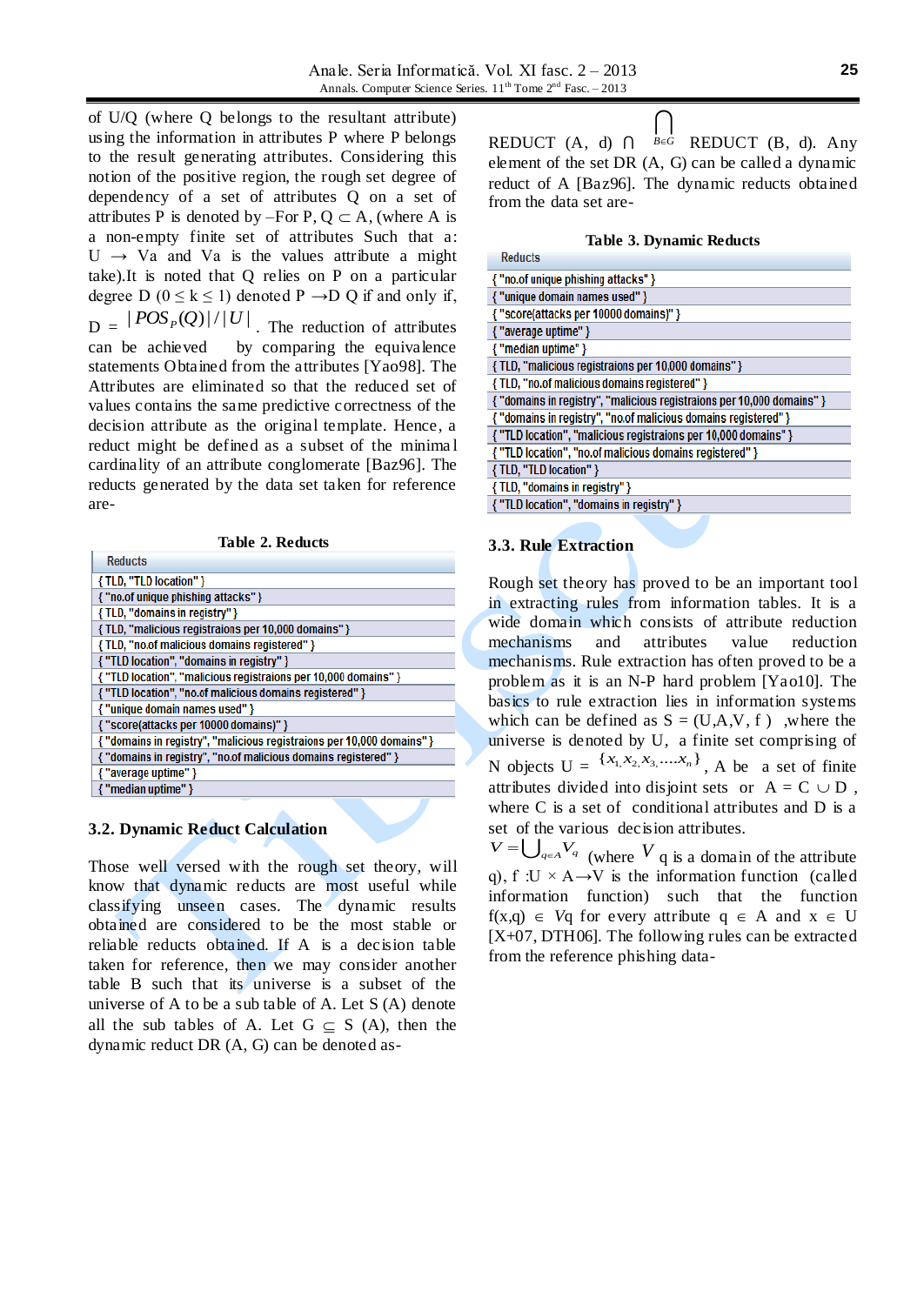#### **Table 4. Decision Rules**

| <b>Decision rules</b>                                                                                         |  |  |  |  |  |  |
|---------------------------------------------------------------------------------------------------------------|--|--|--|--|--|--|
| ("TLD location"=in)=>("score (phishing domains/10000 domains)"={0[180]})                                      |  |  |  |  |  |  |
| ("no.of unique phishing attacks"=0)=>("score (phishing domains/10000 domains)"={0[180]})                      |  |  |  |  |  |  |
| ("unique domain names used"=0)=>("score (phishing domains/10000 domains)"={0[180]})                           |  |  |  |  |  |  |
| ("domains in registry"=0)=>("score (phishing domains/10000 domains)"={0[180]})                                |  |  |  |  |  |  |
| (TLD=in)&("malicious registraions per 10,000 domains"=0)=>("score (phishing domains/10000 domains)"={0[180]}) |  |  |  |  |  |  |
| ("score(attacks per 10000 domains)"=0)=>("score (phishing domains/10000 domains)"={0[180]})                   |  |  |  |  |  |  |
| ("average uptime"=in)=>("score (phishing domains/10000 domains)"={0[180]})                                    |  |  |  |  |  |  |
| ("median uptime"=in)=>("score (phishing domains/10000 domains)"={0[180]})                                     |  |  |  |  |  |  |
| (TLD=in)&("no.of malicious domains registered"=0)=>("score (phishing domains/10000 domains)"={0[180]})        |  |  |  |  |  |  |

After discretization of the table [SW92], we obtain the following cuts from the information set-

| Table 5. Cuts      |             |                    |  |  |  |  |  |  |
|--------------------|-------------|--------------------|--|--|--|--|--|--|
| <b>Attribute</b>   | <b>Size</b> | <b>Description</b> |  |  |  |  |  |  |
| TLD                | 0           | ÷                  |  |  |  |  |  |  |
| "TLD location"     | 0           | $\star$            |  |  |  |  |  |  |
| "no.of unique phis | 3           | 1.5; 163.0; 503.5  |  |  |  |  |  |  |
| "unique domain na  |             | 1145.5             |  |  |  |  |  |  |
| "domains in regist | 2           | 2132780.0; 914208  |  |  |  |  |  |  |
| "malicious registr | 0           | ÷                  |  |  |  |  |  |  |
| 'score(attacks per | 2           | 3.45:5.7           |  |  |  |  |  |  |
| "average uptime"   | 0           | $\star$            |  |  |  |  |  |  |
| "median uptime"    | 0           | ÷                  |  |  |  |  |  |  |
| "no.of malicious d | 0           | $\star$            |  |  |  |  |  |  |

#### **3.4 Graphical Analysis**



**Figure 1. TLD vs. Score (phishing domains/1000 domains)**

With the available decision attribute information we also generate a graph comparing the different scores which is the number of phishing domains per 10000 domains. After analyzing the graph, we deduce that Brazil or br has the highest phishing domains per 10000 domains while domains like Canada (cn), Denmark (de) and European Union (eu) are on the lower side. We also notice that generic domains are generally on the lower side and India (in) is ranked second in the number of phishing domains per 10000 domains.

### **CONCLUSION**

We would like to conclude that we have completely analyzed the phishing information data set and successfully derived the reducts, cut sets, rules and dynamic reducts from the data set. We have also analyzed the attributes in the data set and have identified the decision attribute. With this information we have derived a graph TLD vs. score (Phishing domains per 10000 domains) and have found out that Brazil ranks first followed by India according to the y-ordinate and countries like Canada, Denmark lie on the lower side with respect to the y-ordinate.

#### **ACKNOWLEDGMENT**

We would like to express our most sincere gratitude to the higher ranking management of VIT University for their most kind help and constant encouragement towards our work.

#### **REFERENCES**

- [ARD12] **R. M. Amin, J. J.C.H. Ryan, J. R. van Dorp -** *Detecting Targeted Malicious Email*, 1540-7993/12©2012 IEEE.
- [Baz96] **J. G. Bazan -** *Dynamic Reducts and Statistical Inference*, 1996.